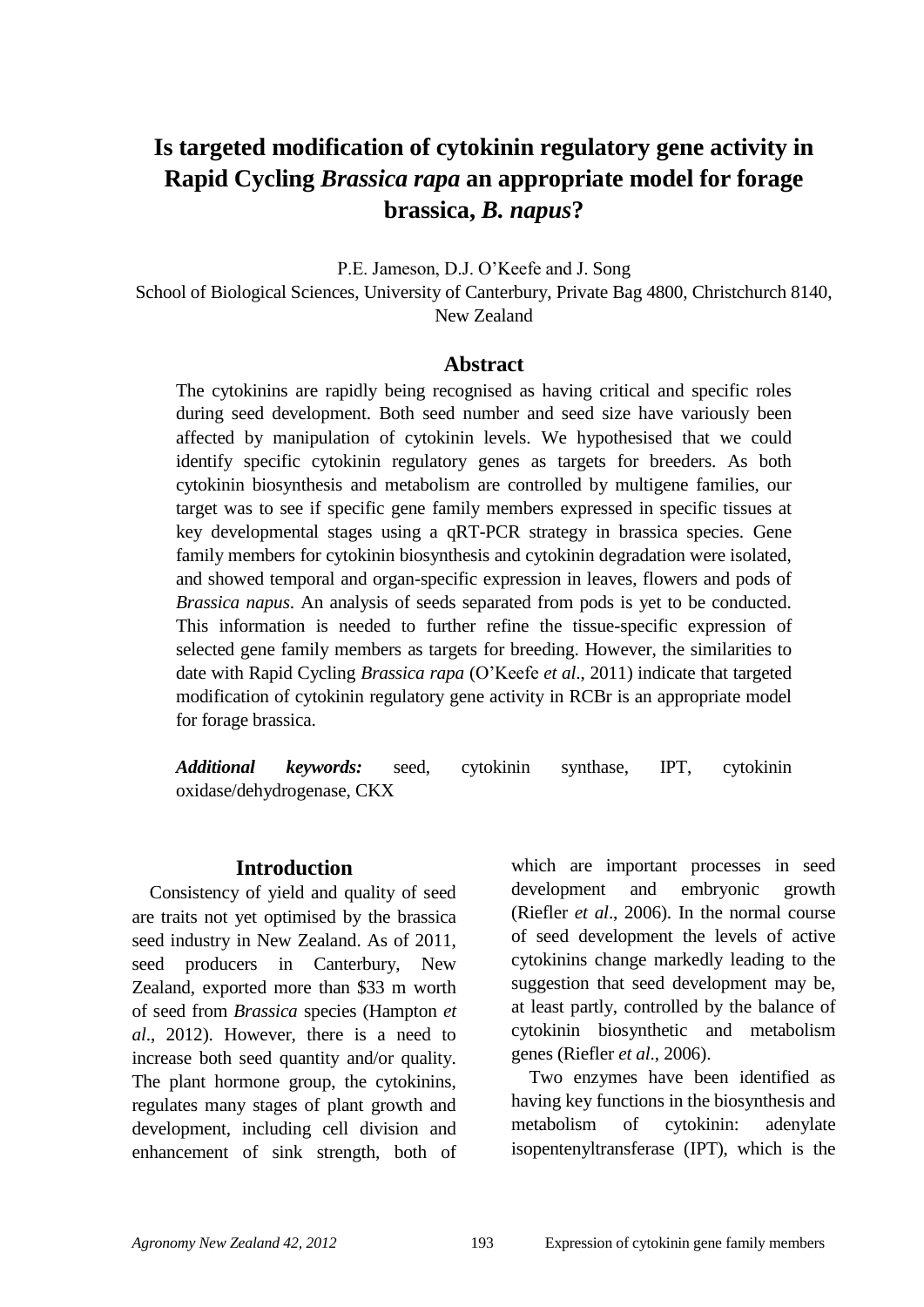rate limiting enzyme in cytokinin biosynthesis and cytokinin oxidase/dehydrogenase (CKX), which deactivates cytokinin by cleaving the  $N^6$ side chain. These enzymes exist as gene families with individual family members expressing in specific tissues and/or at different developmental stages (Song *et al*., 2012 and references therein).

The key objective in this project was to identify which cytokinin gene family members express specifically during pod and seed development of *Brassica* species. O"Keefe *et al*. (2011) have already shown that certain *IPT* and *CKX* gene family members express differentially during development of the model Rapid Cycling *Brassica rapa* (RCBr) The aim of the research reported in this paper was to assess the similarity in cytokinin gene expression between RCBr and forage brassica, *Brassica napus* L., to ascertain whether targeted modification of cytokinin gene activity in RCBr is an appropriate model for forage brassica.

## **Materials and Methods**

#### **Plant material**

*B. napus* was sourced from a commercial property in Tinwald, South Canterbury (45° 55′ S, 171° 43′ E) (December 2010) (Figure 1). Six similar plants were identified and three stages of leaf development (small, very young leaves; expanded leaves; and leaves from near the base of the plant), flowers (young closed buds; buds with petals just emerging; and fully open flowers) and seven stages of pods (emerging pods 1 day post-pollination to full length pods of 8-10 mm with seeds of about 1.5 mm diameter) were collected. Plant tissues were immediately placed into liquid nitrogen and stored at -80°C.



**Figure 1:** Developmental stages of pods selected for expression analysis along a secondary inflorescence of field-grown *B. napus*.

#### **RNA isolation and cDNA synthesis**

Total RNA was extracted using a Nucleospin® RNA Plant kit (E&K Scientific Products, Inc., California, USA ) according to the manufacturer's instructions. The integrity and quality of isolated RNA was assessed by agarose (1% w/v) gel electrophoresis. The concentration and purity of the total RNA was assessed by Nanodrop™ spectrophotometer. Extracted RNA was converted to cDNA by reverse transcription.

## **Gene isolation, sequence analysis and qRT-PCR**

Primers for PCR (Table 1) were designed using Primer Premier™ 5.00. (PREMIER Biosoft, California, USA) and PCR was run as described in O"Keefe *et al*. (2011). *B.*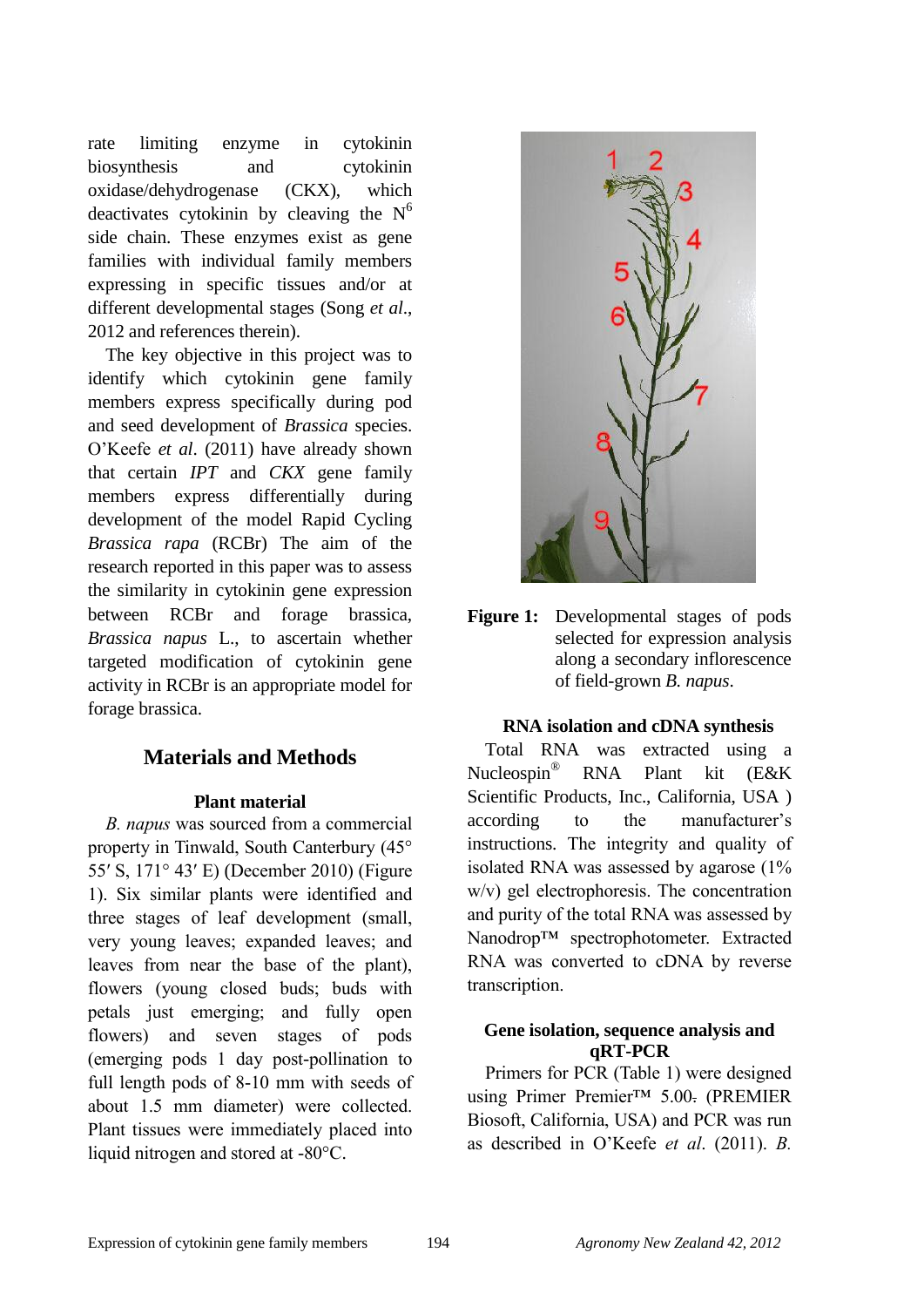*napus* sequences were sent to Macrogen Inc., Seoul, Korea, for sequencing. Relative gene expression was measured using quantitative reverse transcription polymerase chain reaction (qRT-PCR) as described in O"Keefe *et al*. (2011) and Song *et al*. (2012).

Reference genes were used to normalise each cDNA sample so relative expression could be calculated. However, the manner in which the plates were prepared has meant that relative expression determined for the pods cannot be compared with that for the leaves and flowers.

**Table 1:** Primers used in this study for *BnIPT, BnCKX, BnACTIN, BnGAPDH* and *BnELF1.*

| Gene          | Primer name                       |                                  |
|---------------|-----------------------------------|----------------------------------|
| <b>BnIPT1</b> | <b>BnIPT1F</b>                    | 5'- GAGATTTTCGTGTAGACGCTTC       |
|               | BnIPT1R                           | 5'- GCACAGGTTCCGACACATCTACCC     |
| BnIPT3        | BnIPT3F                           | 5'- GTCACTAACAAGATCACGACCGA      |
|               | B <sub>n</sub> IPT <sub>3</sub> R | 5'- TGCTTTCTTGATTCCTCTCGAGTA     |
| BnIPT5        | BnIPT5F                           | 5'- GCAAATCCCGTCTCGCCA           |
|               | B <sub>n</sub> IPT5R              | 5'- CTCTGATTGCTTCCCGCTGA         |
| BnIPT7        | BnIPT7F                           | 5'- CACTTGCTCGGGGTATTTGACTCGGA   |
|               | B <sub>n</sub> IPT <sub>7R</sub>  | 5'- ACAATGGTCCAGACGAATGGTTCGCA   |
| <b>BnCKX1</b> | BnCKX1F                           | 5'- AGTCCAAGGACTTTGGCAACAGATACCA |
|               | BnCKX1R                           | 5'- CCATAGTTCACCACCTGAGACATC     |
| <b>BnCKX2</b> | BnCKX2F                           | 5'- TCCTAAACGATCCTTCCG           |
|               | BnCKX2R                           | 5'- GGGAGGAGACGGGATATCTCA        |
| BnCKX3        | BnCKX3F                           | 5'- AAGCGGACAAACGTCTCGGTA        |
|               | BnCKX3R                           | 5'- GATCTCCAGTTATCAGGTGGGC       |
| <b>BnCKX5</b> | BnCKX5F                           | 5'-ATCTGGGCTTACGTTAGCTCTC        |
|               | BnCKX5R                           | 5'- AGACGGAGGCTAAGTCGGAAG        |
| BnCKX7        | BnCKX7F                           | 5'- GGGAAAGACTTCGGTGGCA          |
|               | BnCKX7R                           | 5'- CGCCAAGCCATACTCCGA           |
| Actin         | <b>BnACTF</b>                     | 5'-TGTGACAATGGAACTGGAATGGT       |
|               | <b>B</b> nACTR                    | 5'- ACGGAGGATAGCGTGAGGAAG        |
| <b>GAPDH</b>  | <b>BnGAPF</b>                     | 5'- GATCCCTTCATCACCACCGAGTA      |
|               | <b>BnGAPR</b>                     | 5'-GGGGAGCAAGGCAGTTAGTG          |
| Elf1          | <b>BnELFF</b>                     | 5'-AGGAGGCTGCTGAGATGAACAA        |
|               | <b>B</b> nELFR                    | 5'-CCATCTTGTTACAGCAGCAAATCA      |

## **Bioinformatics**

Sequence data was aligned using ClustalX and ClustalX 2.0 as described in Larkin *et al*. (2007). Sequences were compared to *Arabidopsis* and other known protein and nucleotide sequences using MEGA5 (Tamura *et al*., 2007). The phylogenetic relationship between genes was determined using BLAST to identify homologous genes from the sequence data

bases, and phylogenetic trees constructed in MEGA5 (Tamura *et al*., 2007) using Maximum Parsimony methods.

#### **Chlorophyll analysis**

Chlorophyll was extracted by immersion of leaf material in DMF overnight at 4°C and measured using a Nanodrop™ spectrophotometer as described in Evans *et al*. (2012)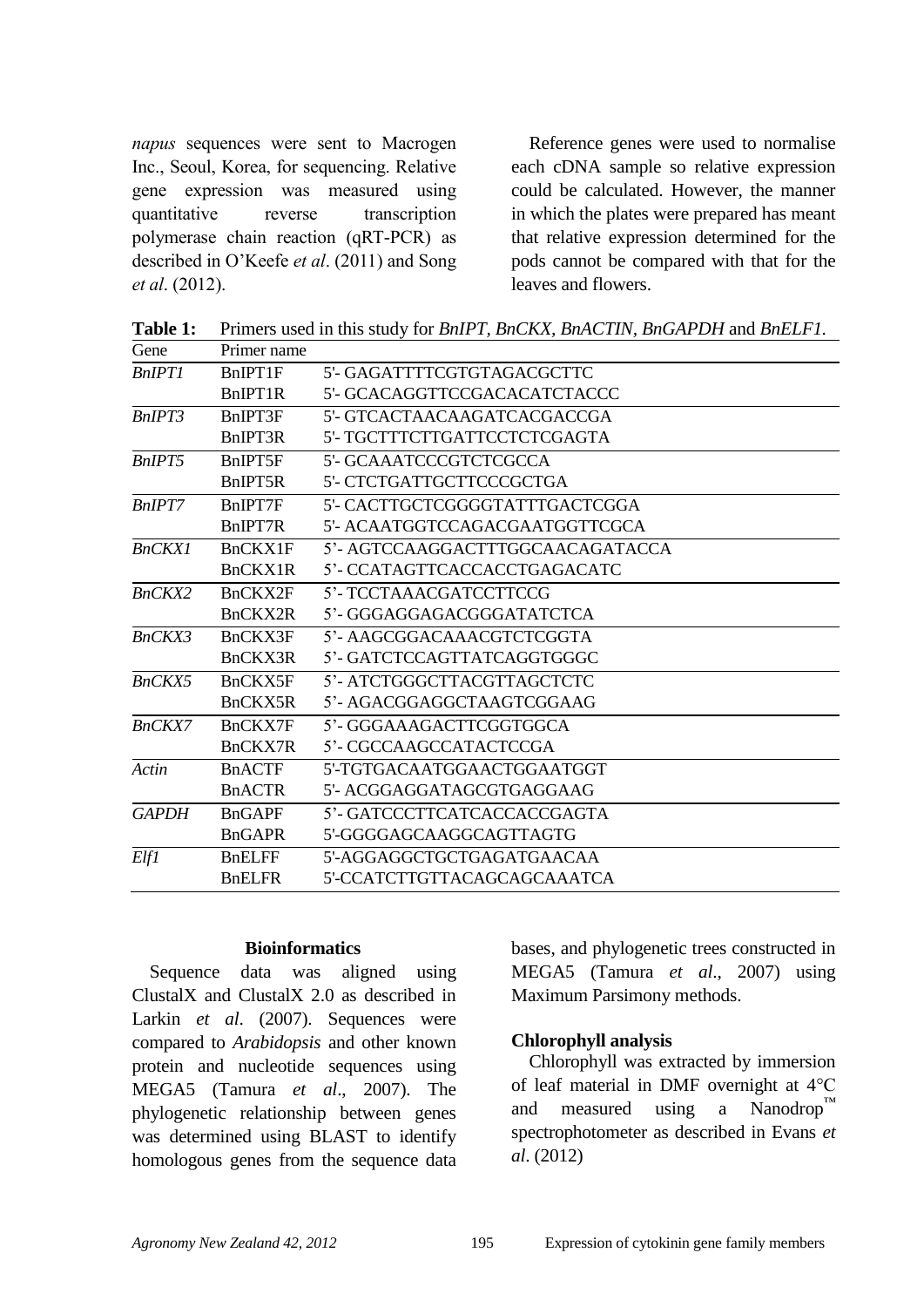## **Results**

## **Phylogenetic analysis**

Monocot and eudicot *IPT* genes formed two distinct clades (Figure 2). *BnIPT1* grouped together with *BrIPT, AtIP1* and a published *BrIPT1* sequence (AB186132.1). These genes were very closely related to *AtIPT4* and *AtIPT8* but appear to be quite diverged from the other *IPT* genes branching from the base of the dicot *IPT* clade. *BnIPT3* grouped together with *BrIPT3, AtIPT3, GmIPT* and a published *BrIPT3* sequence (AB186133.1)*. BnIPT5*  grouped together with *BrIPT5, AtIPT5* and a published *BrIPT5* sequence (AB186134.1). No other *IPT* dicot genes were closely related. *BnIPT7* was grouped closest to *AtIPT7* and these genes formed a small clade with other dicots. *BnIPT3* and *BrIPT3* are most closely related to the *BnIPT7* clade*.*

The phylogenetic relationship between the putative *B. napus CKX* genes and *B. rapa, Arabidopsis, O. sativa, Z. mays* and various other *CKX* genes was also determined (Figure 3). *BnCKX1* grouped

with *BrCKX1, AtCKX1*, *BoCKX1*  (AB331918)*, BrCKX1* (AB331924), along with other CKX genes from various species. *BnCKX2* grouped together with Br*CKX2, AtCKX2* and *AtCKX4* and this group is very closely related to *BnCKX3, BrCKX3,* and *AtCKX3*. *BnCKX7* is in the same clade as AtCKX7 and *PsCKX1*. *BnCKX5* is in a clade of its own with *AtCKX5*.

#### **Quantitative gene expression**

In flowers*, BnIPT7* expression increased during the second stage of flower development (Flower 2) (Figure 4), whereas there was minimal expression of either *BnIPT1* or *3* at any of the three stages of flower development*.* In contrast, *BnIPT3*  expression increased during leaf development and was most highly expressed in mature leaves (Leaf 3) (Figure 4). There was a gradual increase in expression of *IPT1, 3* and *7*, during pod development, peaking at Pod4, and then declining to Pod7 (Figure 5). This change in expression levels during pod develoment was most marked for *IPT3* and *7*.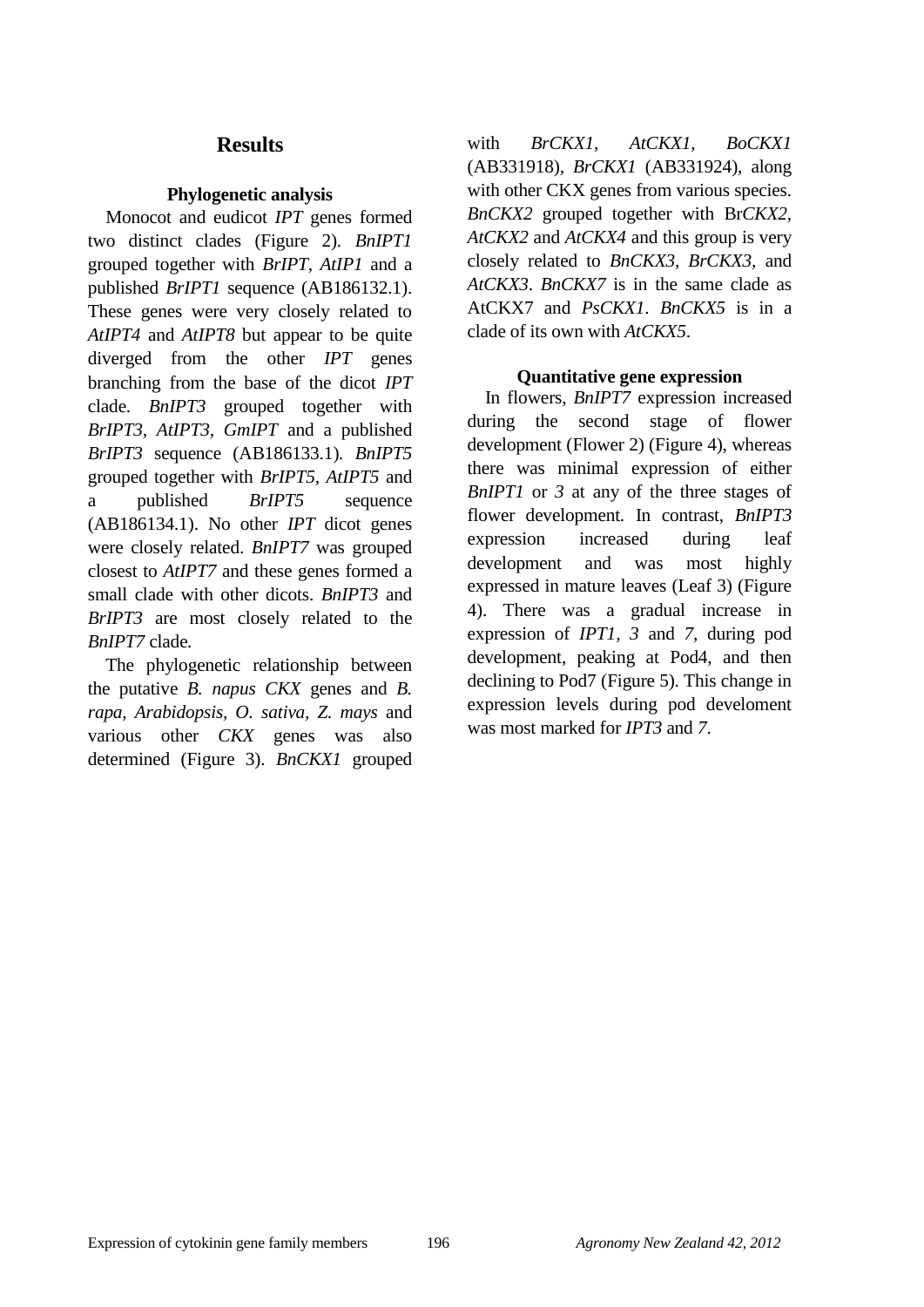

**Figure 2:** Phylogenetic tree showing the relationship between *Brassica rapa* and *Brassica napus IPT* genes and *Arabidopsis thaliana, Oryza sativa, Zea mays* and various other *IPT* genes. Maximum parsimony tree rooted with *Rhodococcus fascians IPT genes*. Bootstrap tree branch support values shown (10000 bootstrap replications). Gene family members identified in this study and in O"Keefe *et al*. (2011) circled in black.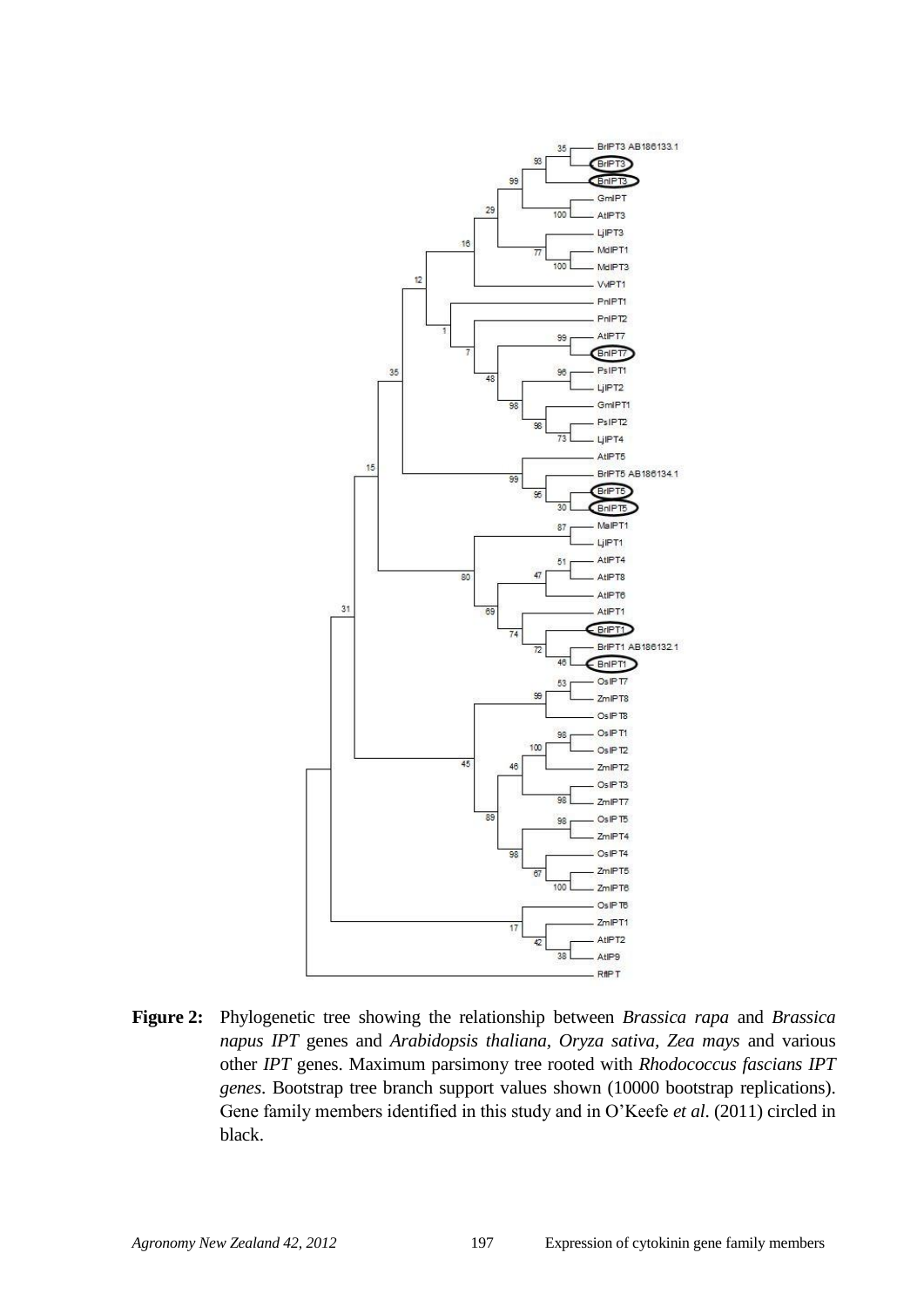

**Figure 3:** Phylogenetic tree showing the relationship between *Trifolium repens CKX* genes and *Arabidopsis thaliana*, *Zea mays* and legume *CKX* genes. Maximum parsimony tree rooted with *Rhodococcus fascians CKX* gene. Bootstrap tree branch support values shown (10000 bootstrap replications). Gene family members identified in this study and in O"Keefe *et al.* (2011) circled in black.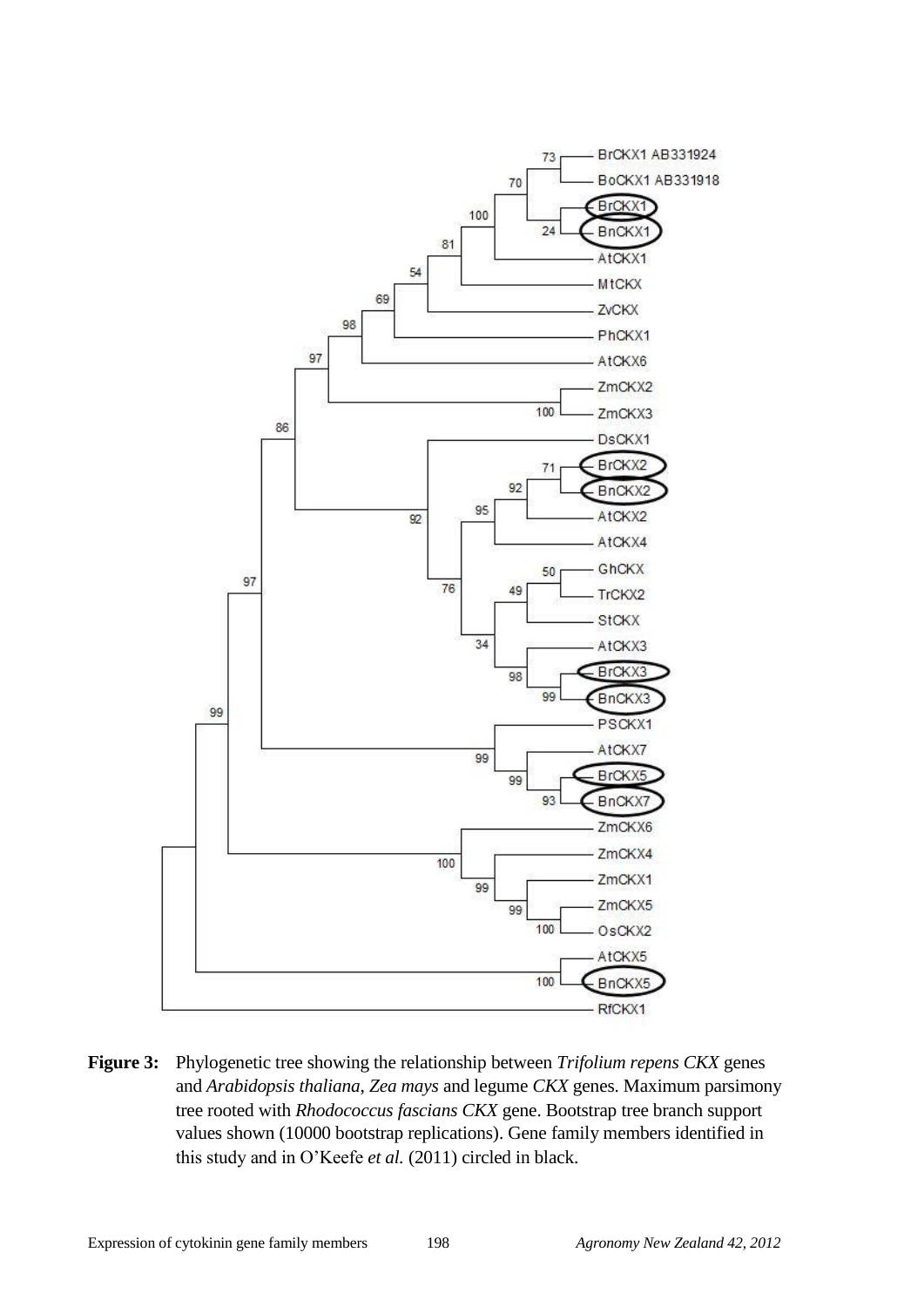

**Figure 4:** Expression of *BnIPT* gene family members during leaf and flower development determined by qRT-PCR. Leaves (leaves 1, 2, and 3, depicting youngest to oldest) and flowers (flowers 1, 2, and 3, depicting bud to fully open flower). Inset is chlorophyll concentration in leaves 1, 2 and 3. Bars show SD of the mean of two biological and three technical replicates based on corrected CT number.



**Figure 5:** Expression of *BnIPT* gene family members during pod development determined by qRT-PCR. *Pods* 1, 2, 3, 4, 5, 6 and 7 depicting earliest fertilised pods through to fully expanded pods. Bars show SD of the mean of two biological and three technical replicates based on corrected CT number.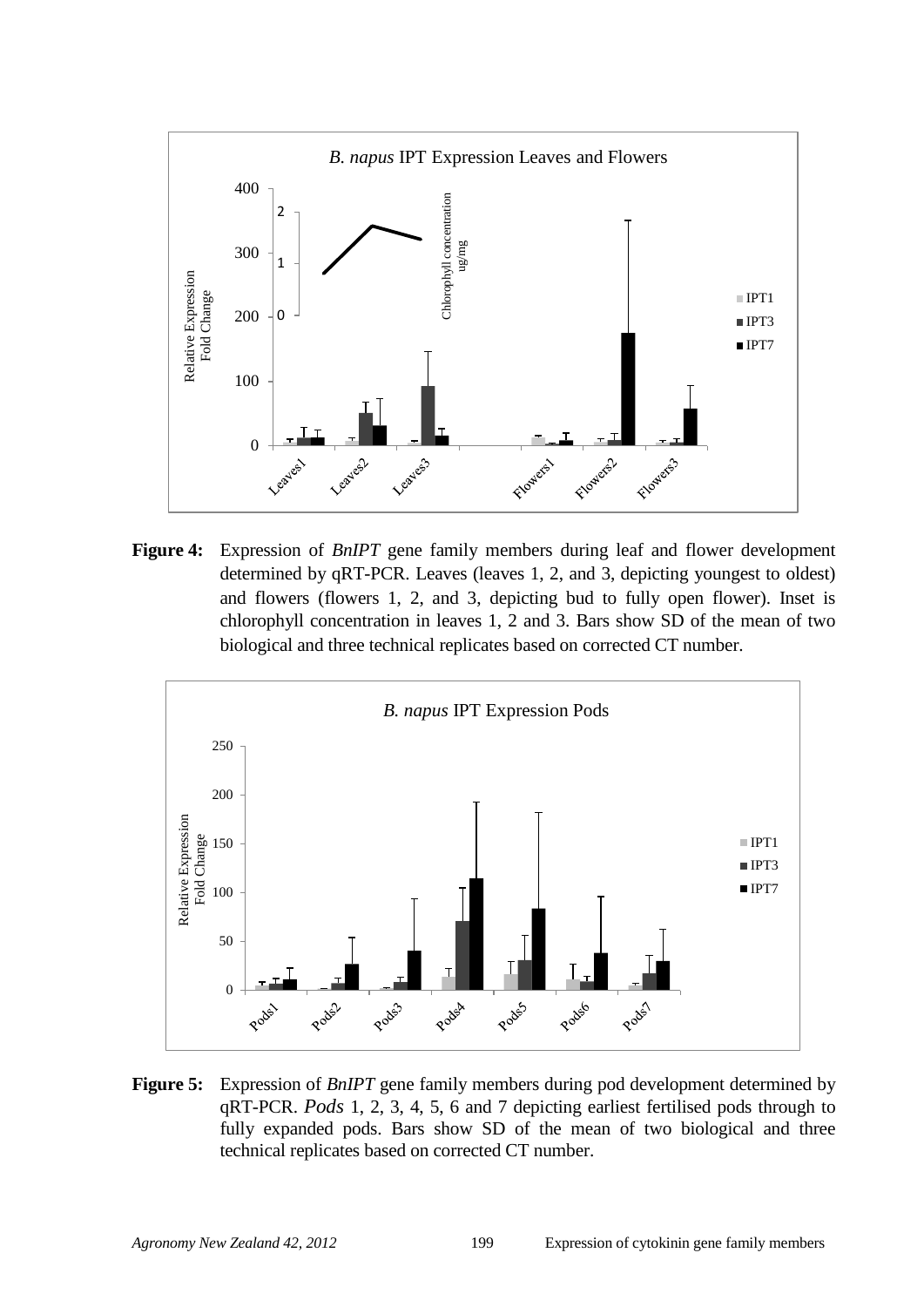In *B. napus* plants, *BnCKX2* showed a marked increase in expression during flower development, and a peak in expression in developing leaves (Figure 6). In contrast, expression of *BnCKX1*, *5* and *7* in leaves and flowers was relatively very

low (Figure 6). As pods developed, expression of *BnCKX1* and *2* increased to maximum at Pod 5 (Figure 7). *BnCKX5* and *7* showed only a slight increase in expression as pods developed (Figure 7).



**Figure 6:** Expression of *BnCKX* gene family members during leaf and flower development determined by qRT-PCR. Leaves (leaves 1, 2, and 3 depicting youngest to oldest) and flowers (flowers 1, 2, and 3 depicting bud to fully open flower). Bars show SD of the mean of two biological and three technical replicates based on corrected CT number.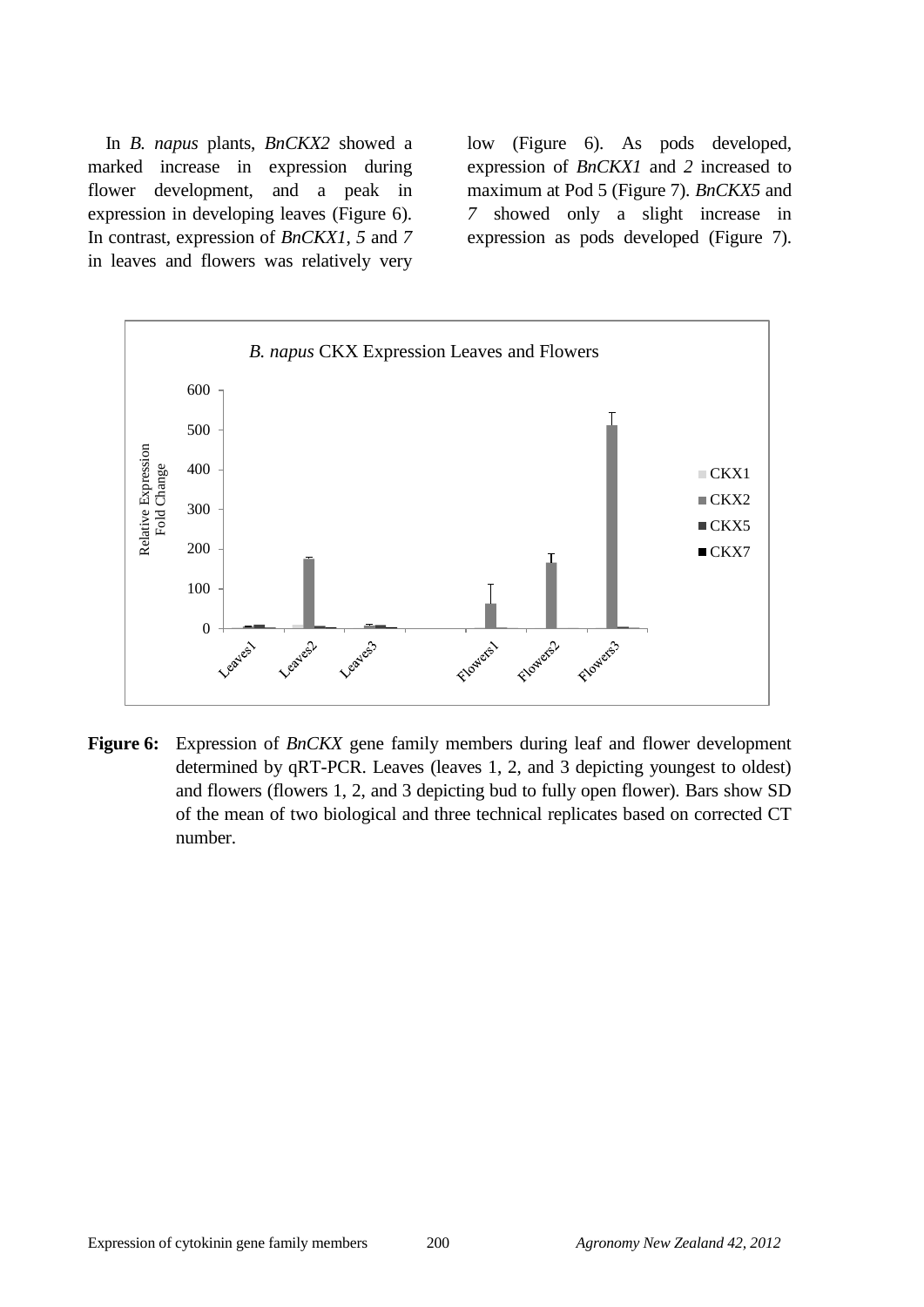

**Figure 7:** Expression of *BnCKX* gene family members during pod development determined by qRT-PCR. *Pods*1, 2, 3, 4, 5, 6 and 7 depicting earliest fertilised pods to fully expanded pods. Bars show SD of the mean of two biological and three technical replicates based on corrected CT number.

#### **Discussion**

The phylogenetic tree shows four major clades of *IPT* genes (Figure 2). The monocot and eudicot *IPT* gene families show their divergence after the monocot eudicot split (Kakimoto, 2001; Sakamoto *et al*., 2006) while the eudicot genes have split further. Amongst the eudicot genes there are two clades, one containing *AtIPT1, AtIPT4, AtIPT6* and *AtIPT8* and a second clade containing *AtIPT3*, *AtIPT*5 and *AtIPT*7. The majority of the monocot *IPT*  genes including *OsIPT1-5, OsIPT7*, *OsIPT8*, *ZmIPT2* and *ZmIPT4-8* formed a separate clade with one further clade made up of the two tRNA *IPT* genes, *AtIPT2* and *AtIPT9,* along with two monocot *IPTs*, *ZmIPT1* and *OsIPT6*. The *Brassica* gene family members showed the expected close relatedness to each other and to *Arabidopsis* (Figure 2)*.*

As shown with *BrIPT1* (O"Keefe *et al*., 2011), *BnIPT1* expression occurred in most tissues, but with minimal expression in pods relative to other *IPT* family members. It is clear that, in both *B. rapa* (O"Keefe *et al*., 2011) and *B. napus, IPT3* was expressed during pod development. When pod walls and seed were extracted separately, *BrIPT3* showed strong expression in the developing seed (O"Keefe *et al*., 2011). It is essential to confirm this interesting result with *B. napus*.

In both *B. rapa* (O"Keefe *et al*., 2011) and *B. napus, IPT3* expression increased during leaf development and was most highly expressed in mature leaves with maximum chlorophyll content. This is interesting because cytokinin is normally associated with delaying senescence and unloading from the phloem into sink tissues (Lara *et al*., 2004). As the pods and seeds were developing at this stage, these leaves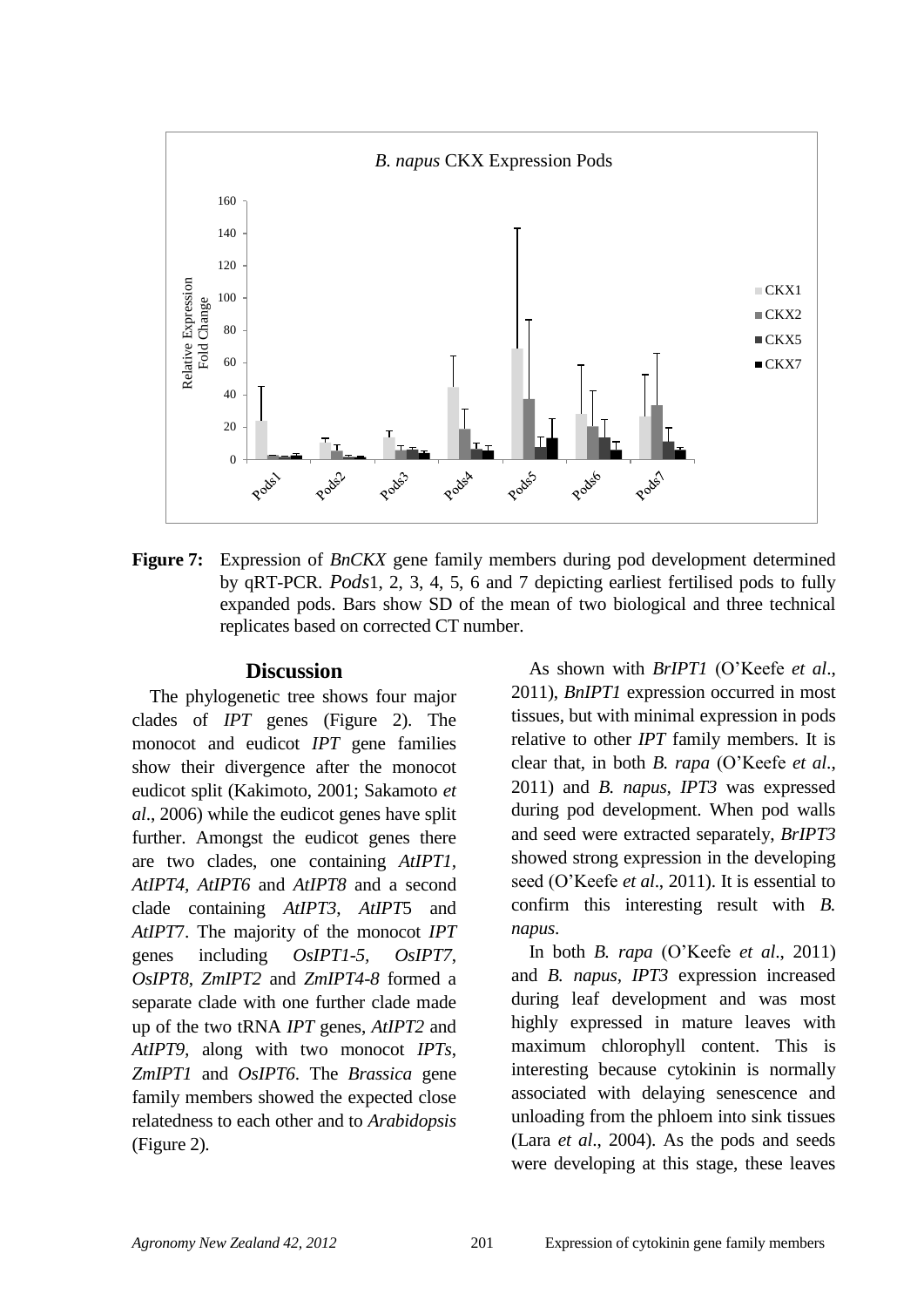would be expected to function as source leaves, so this high level of activity of one *IPT* gene family member warrants further investigation. Increased longevity of leaves is considered a target for increasing seed yield (Ma *et al*., 2008), but source leaves do need to senesce to provide resource for the developing pods and seeds. Consequently, selecting plants with increased *IPT3* expression may be counter-productive.

O"Keefe *et al*. (2011) showed *BrIPT5*  was most highly expressed in roots and developing pods. However, when pods and seeds of RCBr were separated it is clear that *BrIPT5* expression was focused in the developing seed. As it is also expressed in the roots, selection for increased expression of this gene family member may result in plants with reduced root development.

*BnIPT7* expression increased markedly during the second stage of flower devlopment. There was also a gradual increase in expression during pod development, peaking at Pod 4 and then declining to Pod 7. Leaves showed a very low level of *BnIPT7* expression. Pods and seeds of *B. napus* have yet to be analysed separately, so the specificity of this expression has still to be determined.

Overall, there was relatively low expression of the identified *IPT* gene family members in developing pods of *B. rapa* and *B. napus*, indicating that maternally supplied cytokinin may be required during early pod development. None of *IPT1, 3, 5* or *7* expressed specifically in developing pods and/or seeds, so may not be ideal targets for breeding.

Metabolism of cytokinins is complex and involves irreversible deactivation by CKX as well as a complex array of glucose conjugations. As reduced *CKX* expression has been implicated in increased seed yield in cereals (Ashikari *et al*., 2005; Zalewski *et*  *al*., 2010), this gene family was also studied. The phylogenetic tree shows that *CKX* genes are more divergent than the *IPT* genes. As with the *IPT* genes, the *Brassica CKX* genes show very close homology to their *Arabidopsis* counterparts (Figure 3).

*BrCKX1* was expressed in a range of tissues (O"Keefe *et al*., 2011) including developing pods and, clearly, *BnCKX1* is also expressed in developing pods (Figure 7). *BrCKX2* was shown to be highly expressed in developing seeds (O"Keefe *et al*., 2011). In the *B. napus* study, *BnCKX2* increased during pod development but independent seed analysis has yet to be completed. *BrCKX3* showed increased relative expression in 7 DAP pods and early and late stage leaves (O"Keefe *et al*., 2011). Developmental expression analysis of *BnCKX3* is yet to be completed.

In the phylogenetic analysis, *BnCKX7* located close to *AtCKX7* and to *BrCKX5. BrCKX5* may well have been misidentified when submitted to GenBank. *BrCKX5/7*  was shown to express very highly in early and late stages of leaf development, and at a low level, relative to *BrCKX2*, in seeds*. BnCKX7* showed closest homology to *AtCKX7*. While *BnCKX7* showed an increase in relative expression in Pod 5 compared to the other pod stages, its expression in the pod was insignificant compared to other gene family members (Figure 7). Likewise, *BnCKX5* showed a small increase during pod development and its expression was relatively low across all other tissues.

Overall, the *Brassic*a *CKX* genes expressed in a variety of tissues which is in line with other species. To date, the most active *CKX* gene family member detected during seed development of Brassica species is *BrCKX2*, which aligns with the Gu *et al*. (2010) suggestion that Clade III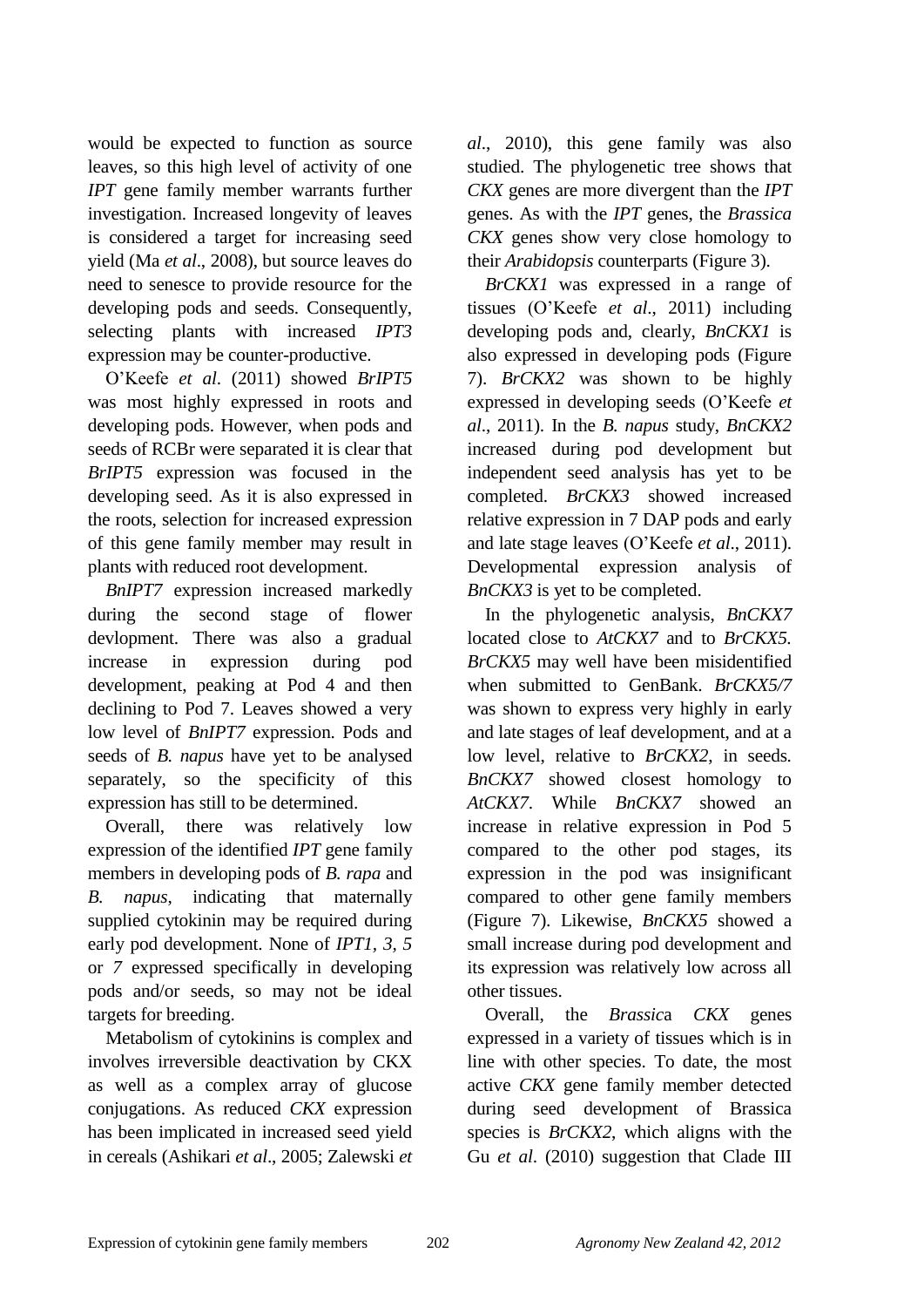(to which *BrCKX2* is closely associated) and VI family members preferentially express in reproductive tissues.

## **Conclusions**

The sequencing and phylogenetic analysis clearly show the expected close relatedness between the *IPT* and *CKX* gene family members of Rapid Cycling *B. rapa* and forage brassica (*B. napus*) The qRT-PCR data presented here involved simultaneous monitoring of three members of the *BnIPT* gene family and four members of the *BnCKX* gene family. Similarities in expression patterns were shown between RCBr and *B. napus* (O"Keefe *et al*., 2011). Although a full seed analysis has yet to be completed for *B. napus,* the similarities between RCBr and forage brassica indicate that targeted modification of cytokinin gene activity in RCBr is an appropriate model for forage brassica.

# **References**

- Ashikari, M., Sakakibara, H., Lin, S., Yamamoto, T., Takashi, T., Nishimura, A., Angeles, E.R., Qian, Q., Kitano, H. and Matsuoka, M. 2005. Cytokinin oxidase regulates rice grain production. *Science* 309: 741-745.
- Evans, T., Song, J. and Jameson, P.E. 2011. Micro-scale chlorophyll analysis and developmental expression of a cytokinin oxidase/dehydrogenase gene during leaf development and senescence. *Plant Growth Regulation* 66: 95-99.
- Gu, R.L., Fu, J.J., Guo, S., Duan, F.Y., Wang, Z.K., Mi, G.H. and Yuan, L.X. 2010. Comparative expression and phylogenetic analysis of maize cytokinin dehydrogenase/oxidase (CKX) gene family. *Journal of Plant Growth Regulation* 29*:* 428-440.
- Hampton, J.G., Rolston, M.P., Pyke, N.B.

and Green, W. 2012 Ensuring the long term viability of the New Zealand seed industry. *Agronomy New Zealand* 42: 129-140.

- Kakimoto, T. 2001. Identification of plant cytokinin biosynthetic enzymes as dimethylallyl diphosphate:ATP/ADP isopentenyltransferases. *Plant Cell Physiology* 42: 677-685.
- Lara, M.E.B., Garcia, M-C.G., Fatima, T., Ehne, R., Lee, T.K., Proels, R., Tanner, W. and Roitsch, T. 2004. Extracellular invertase is an essential component of cytokinin-mediated delay of senescence. Plant Cell 16: 1276-128.
- Larkin, M. A., Blackshields, G., Brown, N. P., Chenna, R., McGettigan, P.A., McWilliam, H., Valentin, F., Wallace, I.M., Wilm, A., Lopez, R., Thompson, J.D., Gibson, T.J. and Higgins, D.G. 2007. Clustal W and Clustal X version 2.0. 2007. *Bioinformatics* 23: 2947-2948.
- Ma, Q. H., Wang, X. M. and Wang, Z. M. 2008. Expression of isopentenyl transferase gene controlled by seedspecific lectin promoter in transgenic tobacco influences seed development. *Journal Plant Growth Regulation* 27: 68- 76.
- O"Keefe, D., Song, J. and Jameson, P.E. 2011. Isopentenyl transferase and cytokinin oxidase/dehydrogenase gene family members are differentially expressed during pod and seed development in rapid-cycling brassica. *Journal of Plant Growth Regulation* 30: 92-99
- Riefler, M., Novak, O., Strnad M. and Schmülling, T. 2006. Arabidopsis cytokinin receptor mutants reveal functions in shoot growth, leaf senescence, seed size, germination, root development, and cytokinin metabolism. *Plant Cell* 18: 40-54.